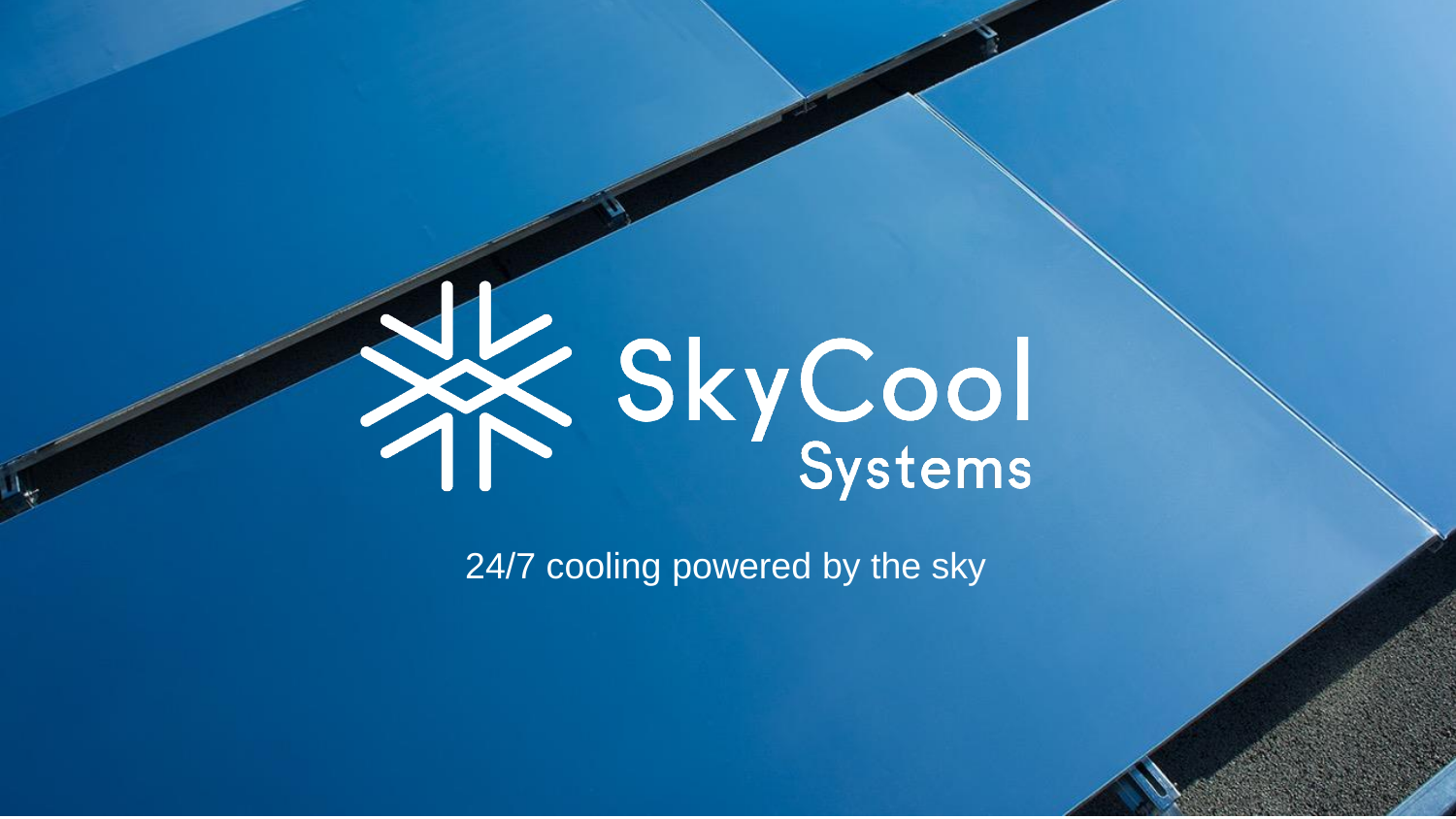

# **SkyCool delivers compelling value**

A passive cooling technology that is designed for today's largest cooling needs.







**24/7 Operation Substantial** 

**Electricity Savings**

**Zero Water Consumption**

**Durable & Simple Retrofit to Existing Cooling Systems**

**Attractive Payback**

**Silent Operation**

**Our mission is to deliver sustainable, energy-efficient cooling solutions to customers interested in reducing energy costs and carbon footprint.**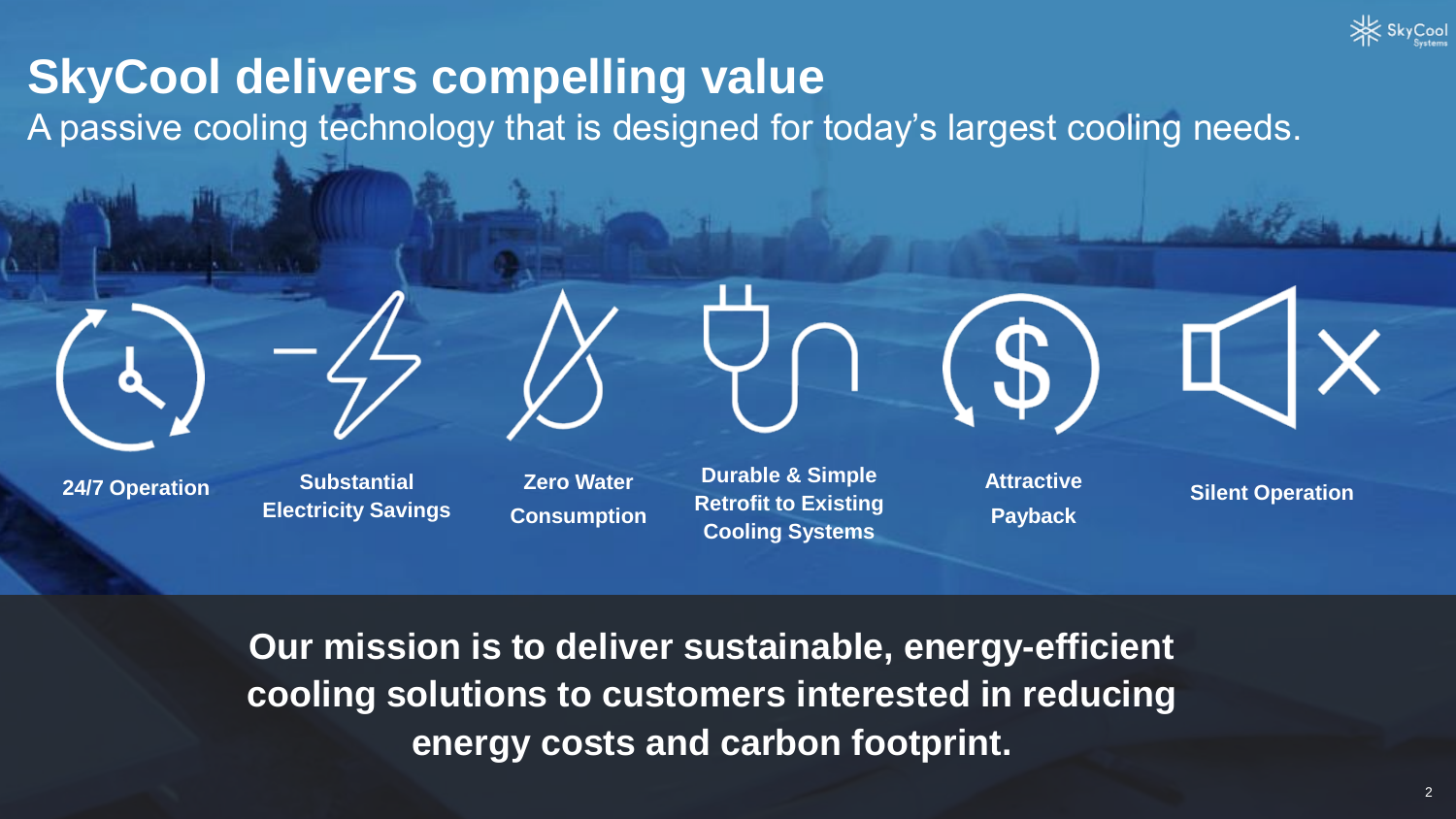#### **SkyCool Dual-Mode extends radiative cooling to 24/7**

Panels covered with our patented Dual-Mode Film reflect energy from the sun and emit heat to the cold sky.



**Mode 2:** Emits heat to cold sky

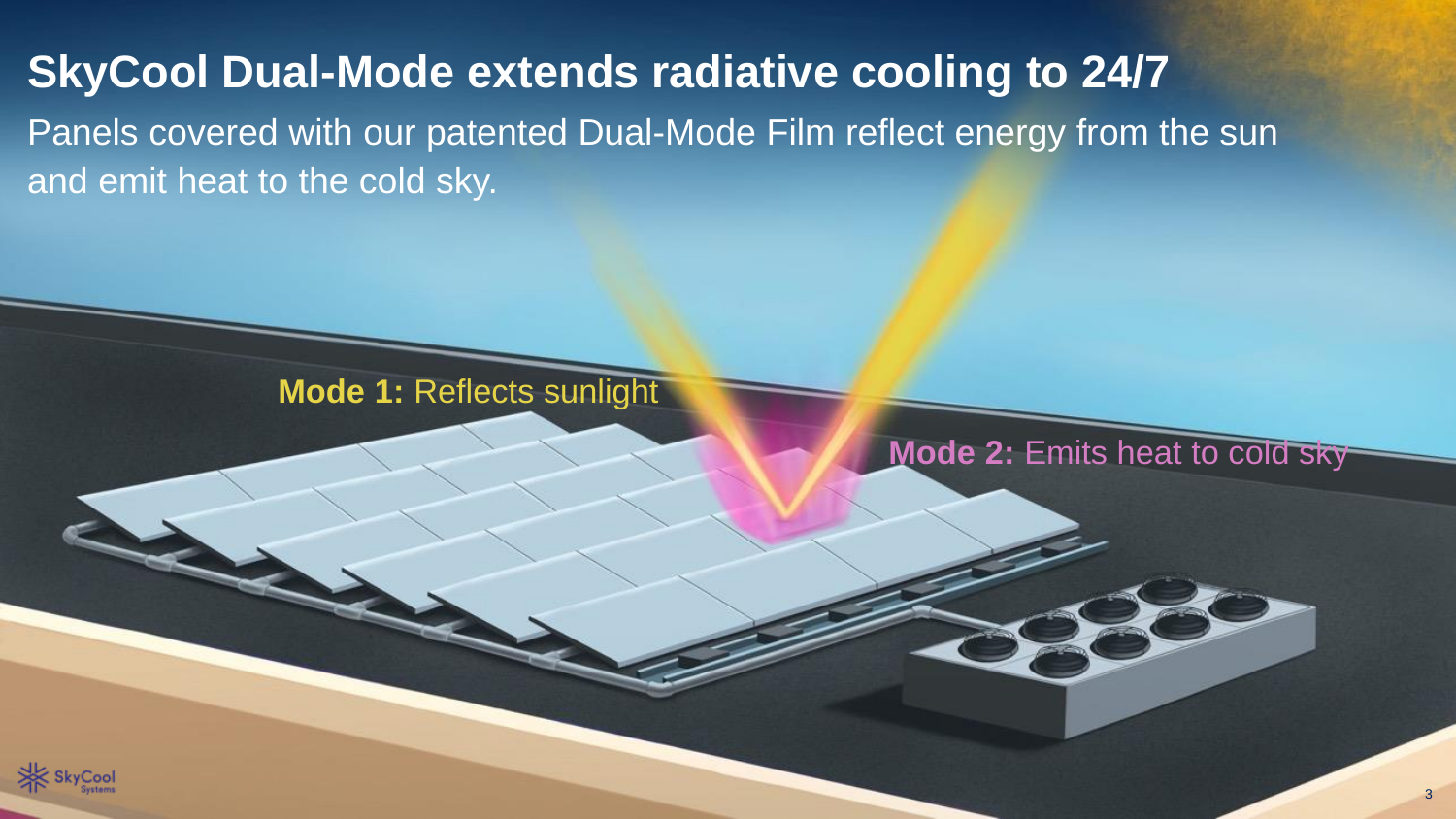

## **SkyCool Dual-Mode Panel System improves energy efficiency**

Designed for commercial refrigeration, air conditioning and data center cooling systems.



#### **Saves 2x-3x more energy than PV generates per unit area (m<sup>2</sup> )**



**Customer Benefits**



Additional cooling capacity **drops into**  existing systems

**Demand response** – avoids expensive peak power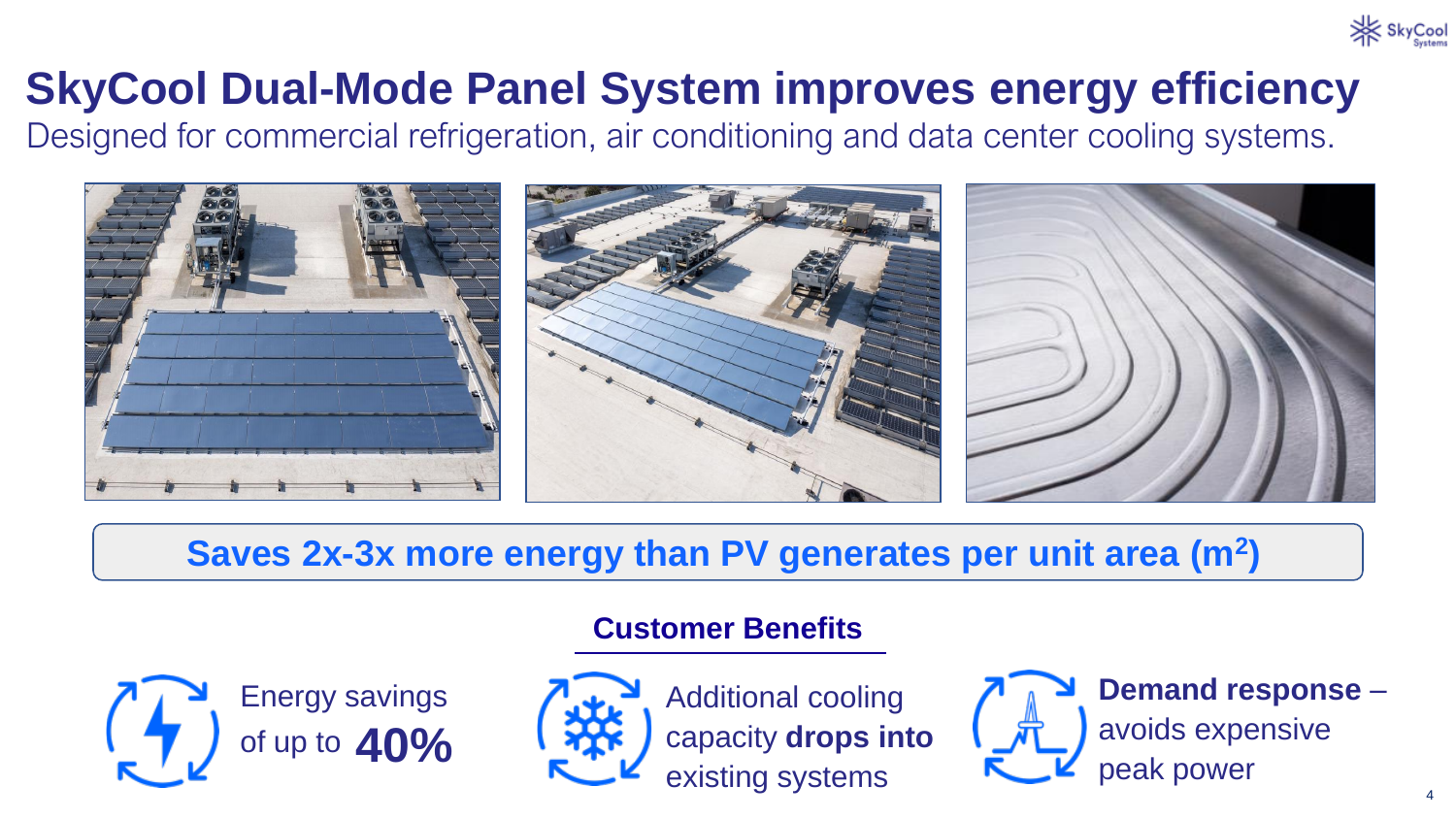

## **Global market applications for passive radiative cooling are vast**

Our beachhead market and focus for 2021-2023 is commercial refrigeration.

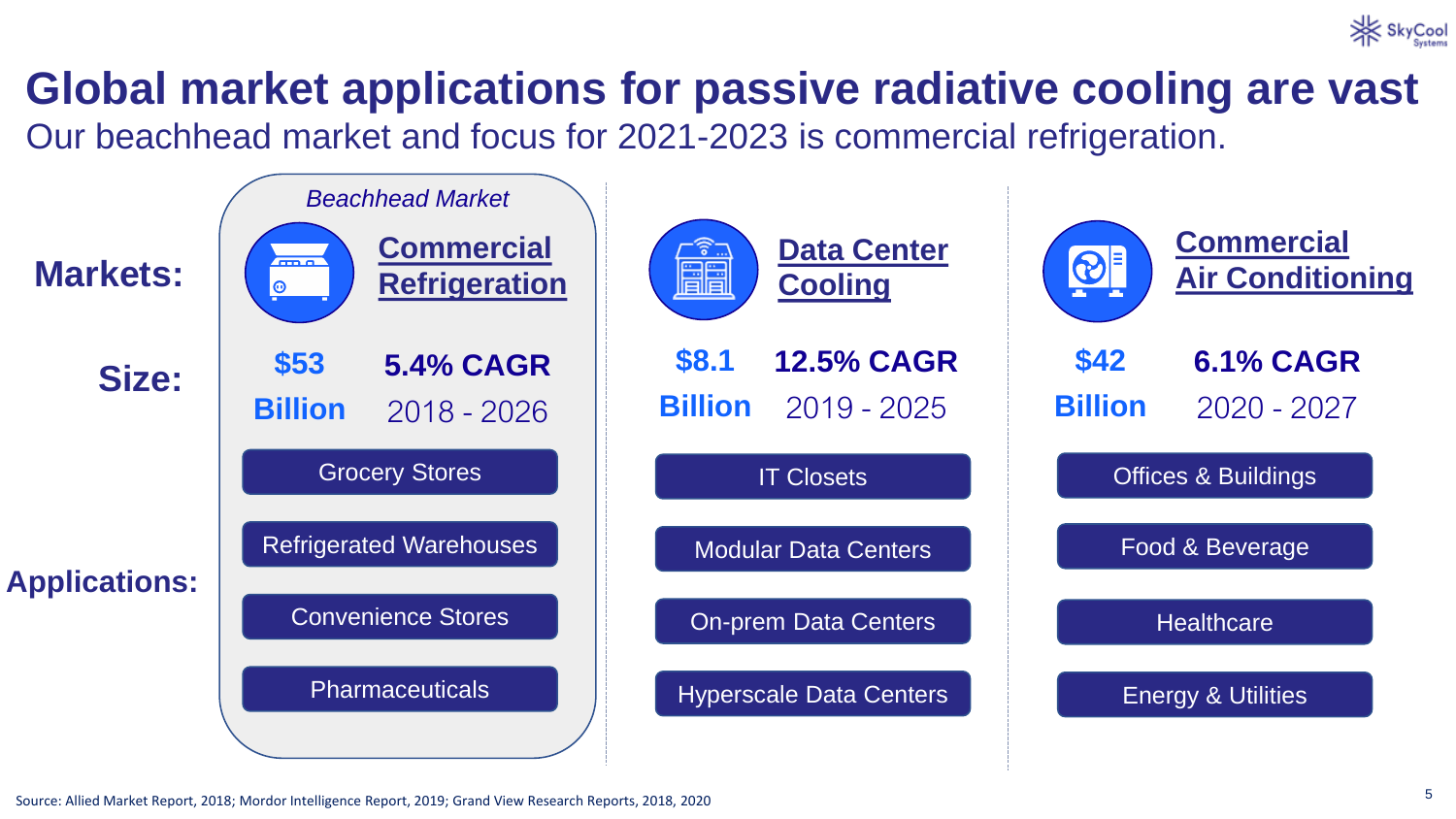

# **GTM involves land & expand strategy with key customers**

| 2021-2022                        | 2023                                | 2024 and beyond                   |
|----------------------------------|-------------------------------------|-----------------------------------|
| Phase 1:                         | Phase 2:                            | Phase 3:                          |
| <b>Validation</b>                | <b>Demonstrate Scaling</b>          | <b>Replicate and Expand</b>       |
| Pilot demonstrations with target | <b>Expansion of direct customer</b> | Scaleup of commercial             |
| grocery chains                   | relationships                       | refrigeration segment             |
| <b>ROCER</b>                     | ₩                                   | + New U.S. refrigeration          |
| <b>OUTLET</b>                    | <b>Lineage</b>                      | customers                         |
| Walmar                           | Walmart                             | + Data center, Commercial AC      |
| target                           | target                              | <b>customers</b>                  |
| <b>Demonstrated Energy</b>       | 5 refrigeration customers engaged   | + Global expansion through        |
| Savings of <b>10% - 20%</b>      | Data center & HVAC pilots           | channel partners                  |
| 30 total deployments             | 150 total deployments               | 500 total deployments             |
| $\sim$ 2,400 panels deployed     | $\sim$ 12,500 panels deployed       | $\sim$ 500,000 panels deployed    |
| <b>Develop supply chain</b>      | Standardization                     | Cost structure = 3-4 year payback |
| Grant \$ helps payback/IRR work  | $\rightarrow$ Mature supply chain   | $\rightarrow$ Debt financing      |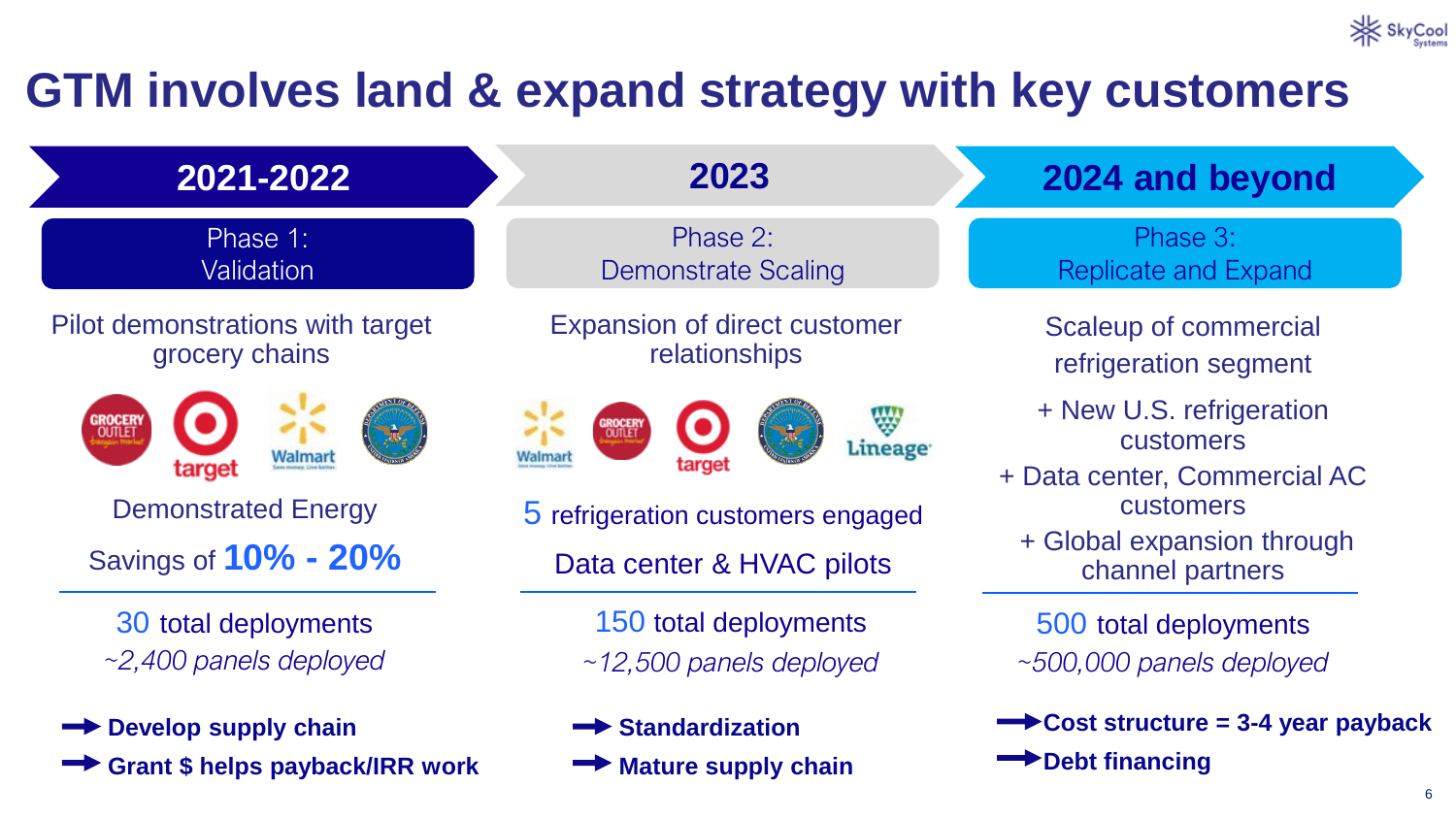

### **Team coming together to build & scale an attractive business**